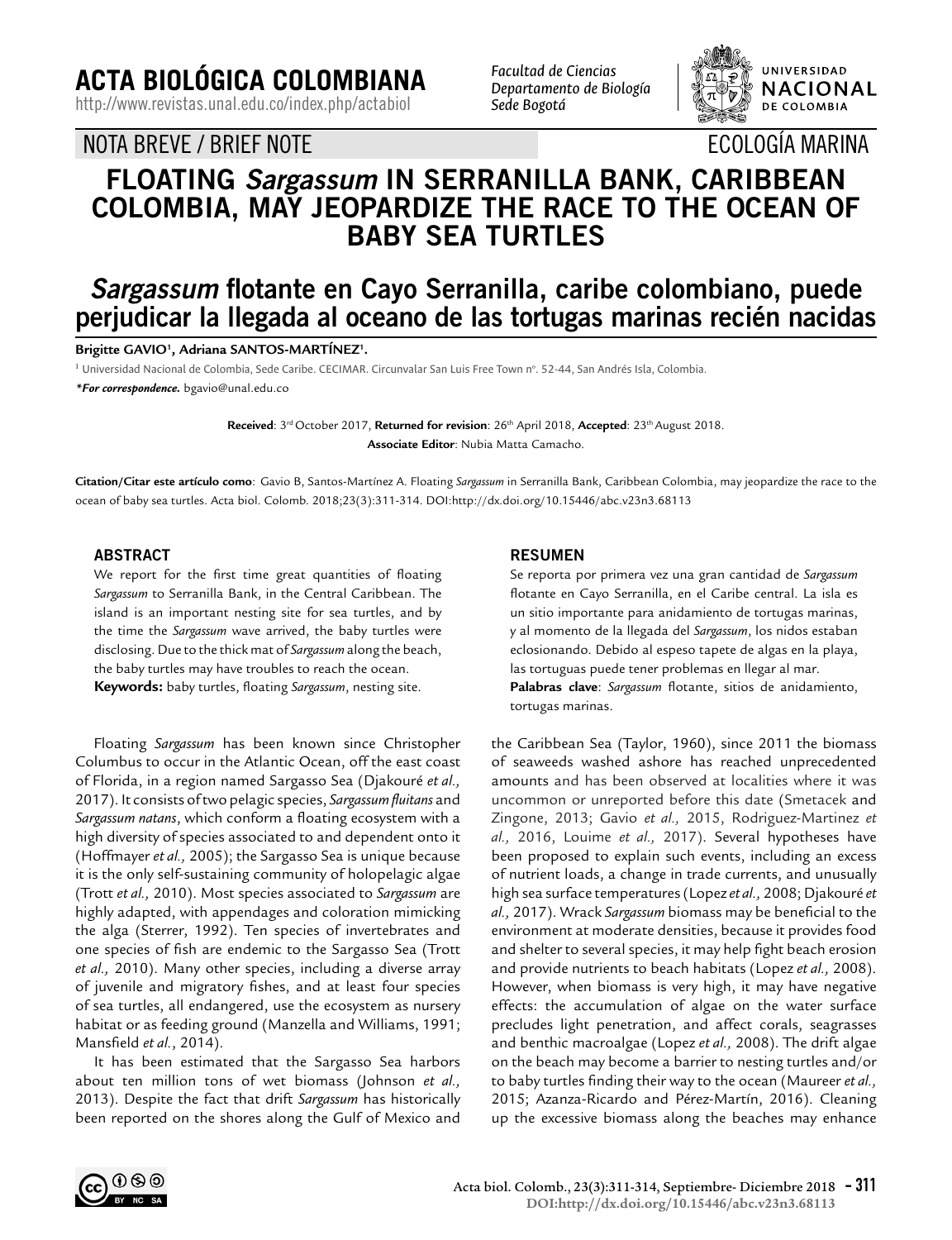beach erosion (Louime *et al.,* 2017), and decomposition of many tons of seaweed on the shore may change water chemistry, induce anoxia and produce hydrogen sulphide, which is harmful to most organisms, with consequent fish die-off (Cruz-Rivera *et al.,* 2015).

Furthermore, deposits of large quantities of algae are not well-seen by beach users, and tourists have been reported to avoid resorts affected by golden tides, with negative impacts on the tourism industry (Milledge and Harvey, 2016).

Serranilla Bank is an ancient atoll in the Caribbean Sea, at 15° 50' N and 79 ° 50' W (Fig. 1). It has several small cays emerging from the water to form some permanent islands. These oceanic cays, isolated from other emerged territories, have been recognized only recently as important

nesting areas for sea turtles (Barrientos-Muñoz and Ramirez-Gallego, pers. comm.). In September 2017, the Colombian Commission for the Ocean (CCO), with the financial support of Colciencias and Dimar, and the logistic support of the Colombian Navy (Armada de Colombia), organized a scientific expedition (*Seaflower* Expedition 2017) to Serranilla bank, to study the biodiversity of this remote area of the country. During this expedition, we observed great amounts of floating *Sargassum* reaching the beaches of Beacon Cay, the largest island in Serranilla Bank (Fig. 2). The algae accumulated on the beaches, and formed a thick mat to 40 cm high. Along the beach, a great number of sea turtle nests were reported (Barrientos-Muñoz and Ramirez-Gallego, pers. comm.) which, by the time of the *Sargassum*



Figure 1. Location of Serranilla Bank in the Caribbean Sea (yellow dot).



**Figure 2.** Aerial photo of floating Sargassum reaching Beacon Cay. Photo credits: Santiago Estrada-Robledo.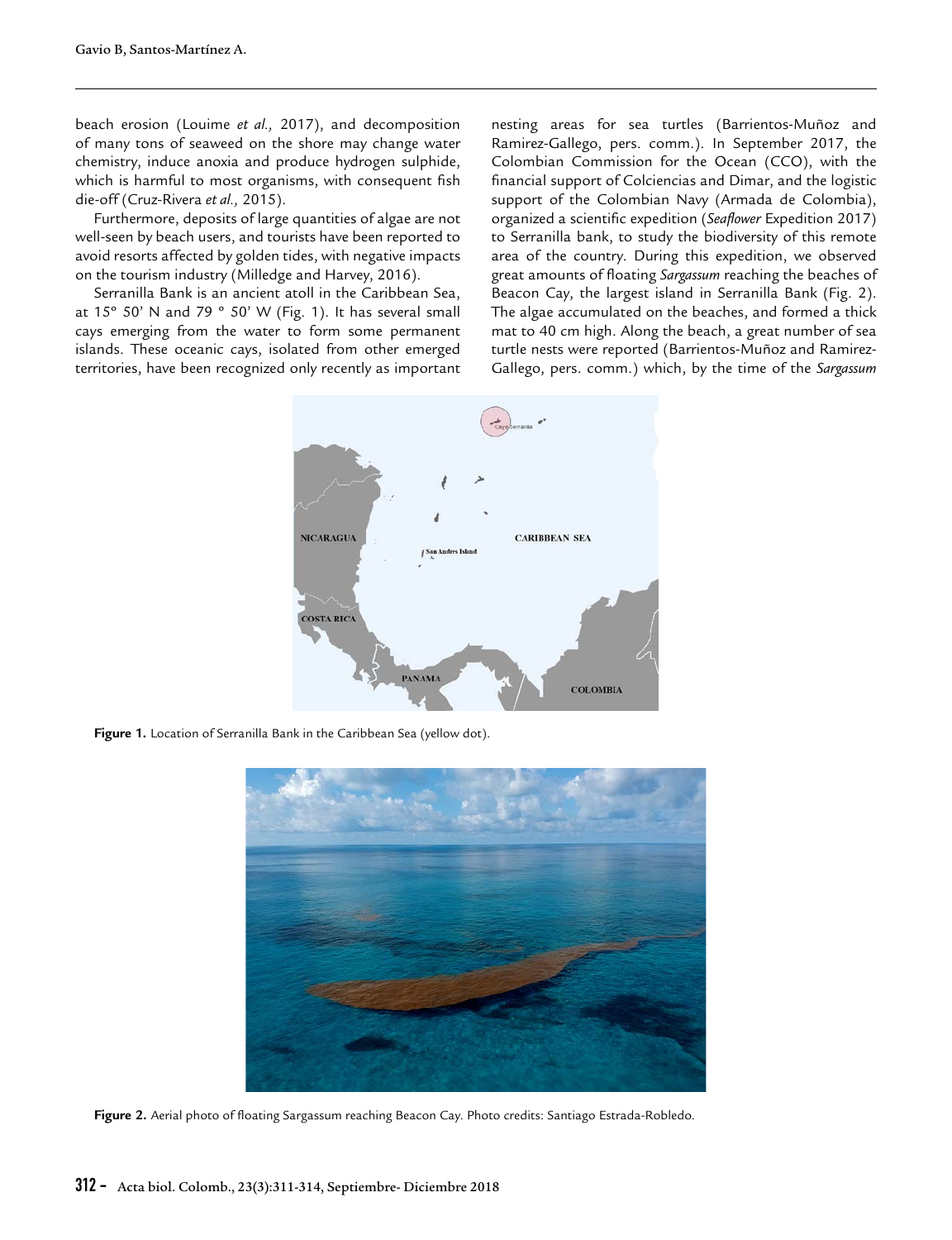wave, were ready to disclose. We were able to observe some baby turtles having troubles passing the barrier posed by the *Sargassum* mat (Fig. 3), and were vulnerable to predation by ghost crabs, rats and other predators.

At other Caribbean localities, it has been reported that baby turtles may have problems to pass through *Sargassum* mat and reach the sea (Maureer *et al.,* 2015); also adult turtles may be negatively affected by seaweed wrack: in Cuba, there was a decrease of nesting success during *Sargassum* influx: the most affected species was loggerhead turtle, which is smaller and weaker than green turtle (Azanza-Ricardo and Pérez-Martín, 2016). Considering that all the species of sea turtles in the Caribbean are at extinction risk, large amount of *Sargassum* in Serranilla Bank may pose an additional threat to the survivorship of these organisms.

#### **ACKNOWLEDGEMENTS**

The authors are greatly indebted to the Comision Colombiana del Oceano (CCO), to the Armada Nacional de Colombia, to Colciencias, and to Dimar for organizing the Scientific Expedition *Seaflower* 2017 Serranilla Bank. We thank Karla Georgina Barrientos-Muñoz and Cristian Ramirez-Gallego, from the Fundación Tortugas del Mar, for sharing their knowledge on sea turtles. We thank Santiago Estrada-Robledo, from the Reef Shepherd Scuba diving school, for the aerial photo of *Sargassum*. The present study was financed by Universidad Nacional de Colombia, sede Caribe.

## **CONFLICT OF INTEREST**

The authors declare that there is no conflict of interest.



**Figure 3.** A baby turtle struggling in the *Sargassum* mat.

### **REFERENCES**

- Azanza-Ricardo J, Pérez-Martín R. Impact of *Sargassum* influx during 2015 summer on marine turtles of Playa la Barca, Peninsula de Guanahacabibes. Rev Investig Mar. 2016;36(1):54-62
- Cruz-Rivera E, Flores-Díaz M, Hawkins A. A fish kill coincident with dense *Sargassum* accumulation in a tropical bay. Bull Mar Sci Miami. 2015;91(4):455-456. Doi:10.5343/bms.2015.1048.
- Djakourè S, Araujo M, Hounsou-Gbo A, Noriega C, Bourlès B. On the potential causes of the recent Pelagic

*Sargassum* blooms events in the tropical North Atlantic Ocean. Biogeosciences 2017. https://doi.org/10.5194/ bg-2017-346

- Gavio, B, Rincón-Díaz MN, Santos-Martínez A. Massive quantities of pelagic *Sargassum* on the shores of San Andres island, Southwestern Caribbean. Acta Biol Colomb. 2015;20:239-241. Doi:10.15446/abc.v20n1.46109
- Hoffmayer ER, Franks JS, Comyns BH, Hendon JR, Alleri RSW. Larval and juvenile fishes associated with pelagic *Sargassum* in the Northcentral Gulf of Mexico. Gulf Caribb Fisher Instit. 2005;56:264-269